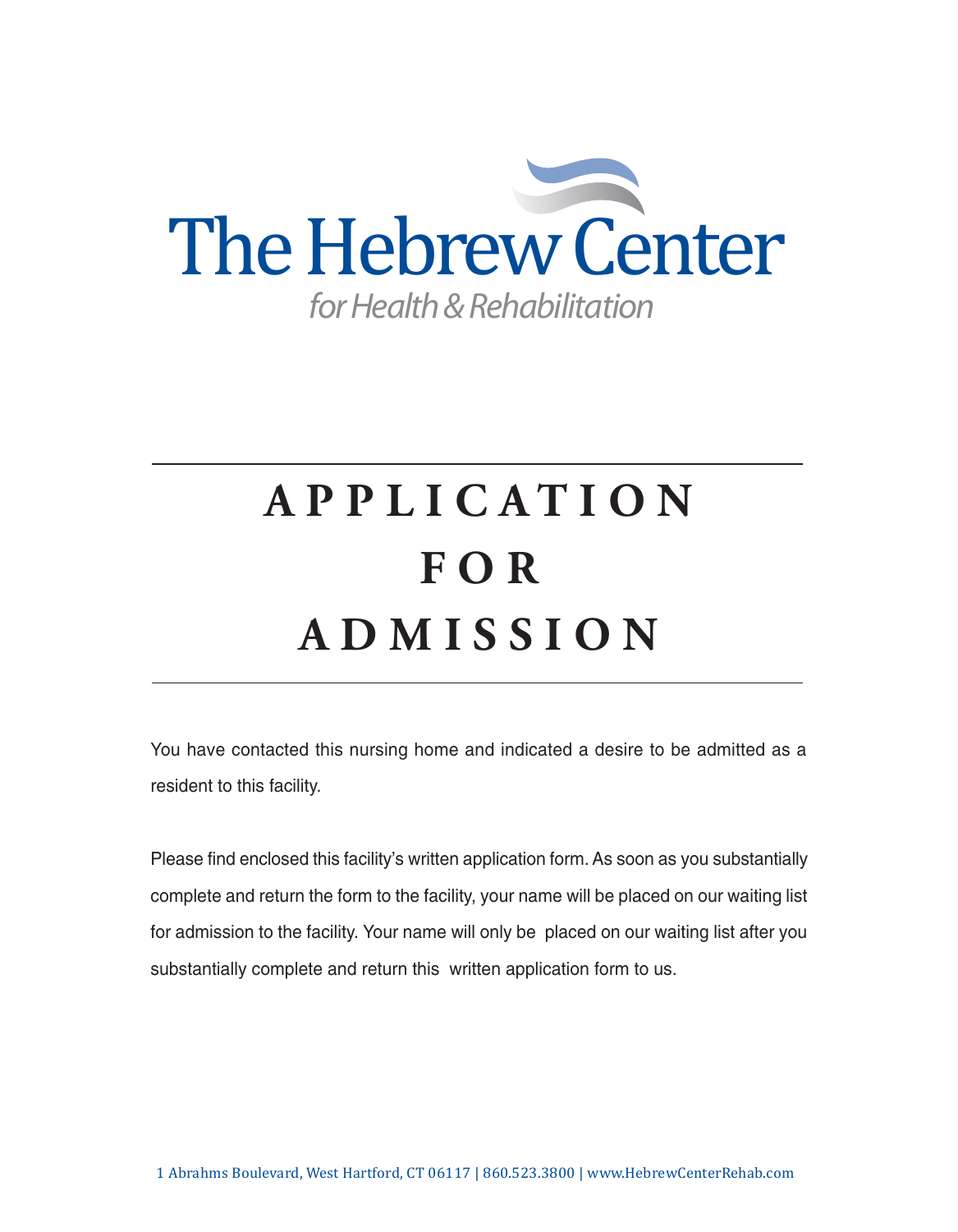# PERSONAL INFORMATION

|                               |                                          | Applicant's Name                                                                                  |  |  |
|-------------------------------|------------------------------------------|---------------------------------------------------------------------------------------------------|--|--|
|                               |                                          |                                                                                                   |  |  |
|                               |                                          |                                                                                                   |  |  |
|                               | If a medical facility, date of admission |                                                                                                   |  |  |
|                               |                                          |                                                                                                   |  |  |
|                               |                                          |                                                                                                   |  |  |
|                               |                                          |                                                                                                   |  |  |
|                               |                                          |                                                                                                   |  |  |
|                               |                                          |                                                                                                   |  |  |
|                               |                                          |                                                                                                   |  |  |
|                               |                                          |                                                                                                   |  |  |
|                               |                                          |                                                                                                   |  |  |
|                               |                                          |                                                                                                   |  |  |
| <b>Other Involved Parties</b> |                                          |                                                                                                   |  |  |
|                               |                                          |                                                                                                   |  |  |
|                               |                                          |                                                                                                   |  |  |
|                               |                                          |                                                                                                   |  |  |
|                               |                                          |                                                                                                   |  |  |
|                               |                                          |                                                                                                   |  |  |
|                               |                                          |                                                                                                   |  |  |
|                               | <b>MEDICAL INFORMATION</b>               |                                                                                                   |  |  |
|                               |                                          |                                                                                                   |  |  |
|                               |                                          |                                                                                                   |  |  |
|                               |                                          |                                                                                                   |  |  |
|                               |                                          | Names/addresses of all previous physicians and hospitalizations (and dates hospitalized)          |  |  |
|                               |                                          |                                                                                                   |  |  |
|                               |                                          |                                                                                                   |  |  |
|                               |                                          |                                                                                                   |  |  |
|                               |                                          | Is applicant receiving community services? If so, please list agencies & contact person.          |  |  |
|                               |                                          |                                                                                                   |  |  |
|                               |                                          |                                                                                                   |  |  |
|                               |                                          |                                                                                                   |  |  |
|                               |                                          |                                                                                                   |  |  |
|                               |                                          |                                                                                                   |  |  |
|                               |                                          |                                                                                                   |  |  |
|                               |                                          |                                                                                                   |  |  |
|                               |                                          | What assistance does applicant require with personal care (i.e. dressing, eating, walking, etc.)? |  |  |
|                               |                                          |                                                                                                   |  |  |
|                               |                                          |                                                                                                   |  |  |
|                               |                                          | Please list mental limitations or behavioral difficulties and successful management techniques.   |  |  |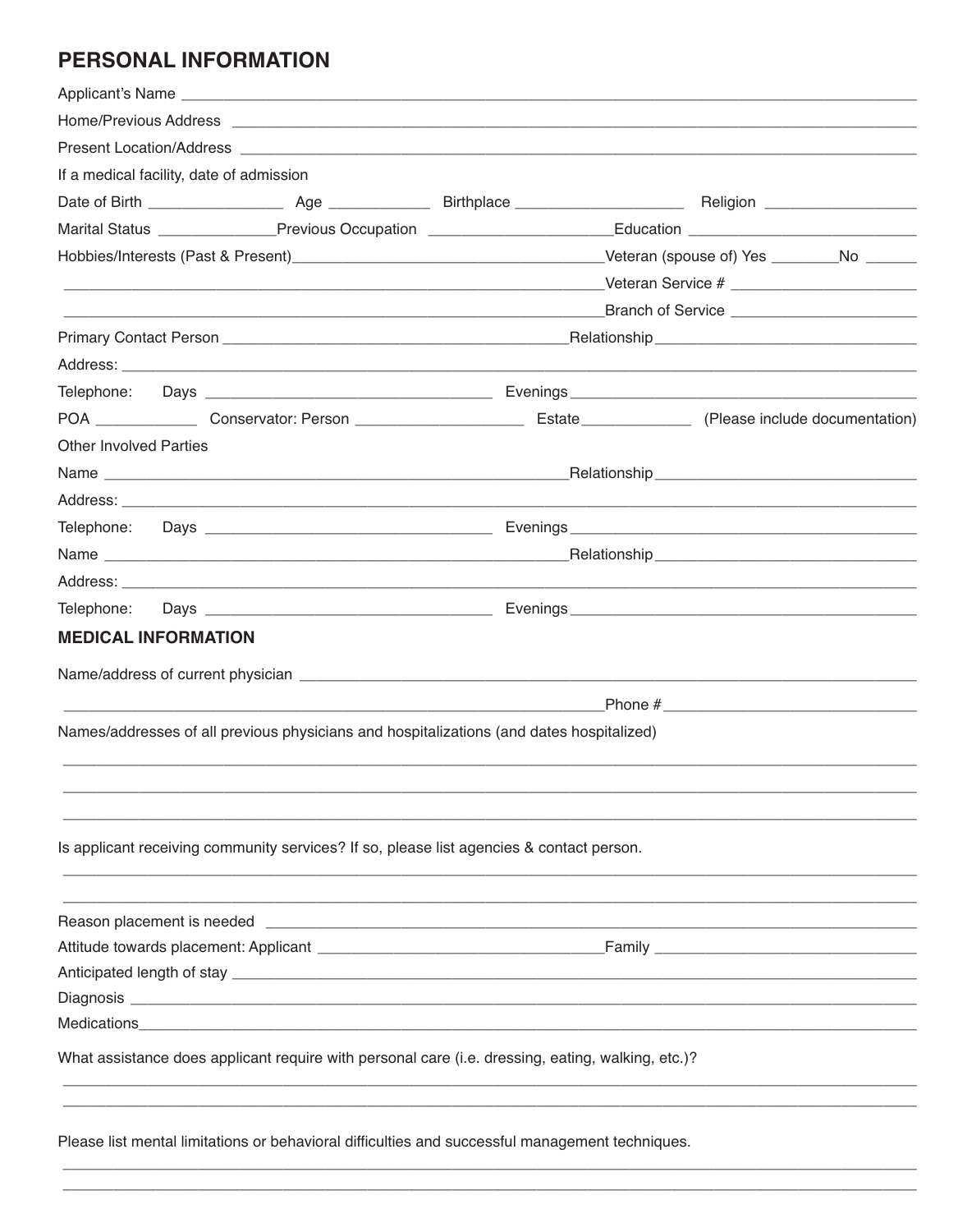## **FINANCIAL INFORMATION**

|                                   |                                                                                                                                                                                                                                                                                                                     |                                                                                                                                                                                                                                                                                                                             | Part A |                                                                                                                                    |  |
|-----------------------------------|---------------------------------------------------------------------------------------------------------------------------------------------------------------------------------------------------------------------------------------------------------------------------------------------------------------------|-----------------------------------------------------------------------------------------------------------------------------------------------------------------------------------------------------------------------------------------------------------------------------------------------------------------------------|--------|------------------------------------------------------------------------------------------------------------------------------------|--|
|                                   |                                                                                                                                                                                                                                                                                                                     |                                                                                                                                                                                                                                                                                                                             |        | Part B                                                                                                                             |  |
|                                   |                                                                                                                                                                                                                                                                                                                     |                                                                                                                                                                                                                                                                                                                             |        |                                                                                                                                    |  |
|                                   |                                                                                                                                                                                                                                                                                                                     |                                                                                                                                                                                                                                                                                                                             |        |                                                                                                                                    |  |
|                                   |                                                                                                                                                                                                                                                                                                                     |                                                                                                                                                                                                                                                                                                                             |        | If yes, date application submitted ________________________District Office ______________Caseworker___________                     |  |
| Other Medical/Hospital Insurance: |                                                                                                                                                                                                                                                                                                                     |                                                                                                                                                                                                                                                                                                                             |        |                                                                                                                                    |  |
| Name of Company                   |                                                                                                                                                                                                                                                                                                                     | Subscriber/Group #                                                                                                                                                                                                                                                                                                          |        | Type of Insurance                                                                                                                  |  |
|                                   |                                                                                                                                                                                                                                                                                                                     |                                                                                                                                                                                                                                                                                                                             |        | Life Insurance. (List only policies having a cash surrender value and give approximate cash surrender value): ______________       |  |
|                                   |                                                                                                                                                                                                                                                                                                                     |                                                                                                                                                                                                                                                                                                                             |        |                                                                                                                                    |  |
|                                   |                                                                                                                                                                                                                                                                                                                     |                                                                                                                                                                                                                                                                                                                             |        |                                                                                                                                    |  |
|                                   |                                                                                                                                                                                                                                                                                                                     |                                                                                                                                                                                                                                                                                                                             |        |                                                                                                                                    |  |
| <b>INCOME</b>                     |                                                                                                                                                                                                                                                                                                                     |                                                                                                                                                                                                                                                                                                                             |        |                                                                                                                                    |  |
| <b>Social Security</b>            | $\frac{1}{2}$ $\frac{1}{2}$ $\frac{1}{2}$ $\frac{1}{2}$ $\frac{1}{2}$ $\frac{1}{2}$ $\frac{1}{2}$ $\frac{1}{2}$ $\frac{1}{2}$ $\frac{1}{2}$ $\frac{1}{2}$ $\frac{1}{2}$ $\frac{1}{2}$ $\frac{1}{2}$ $\frac{1}{2}$ $\frac{1}{2}$ $\frac{1}{2}$ $\frac{1}{2}$ $\frac{1}{2}$ $\frac{1}{2}$ $\frac{1}{2}$ $\frac{1}{2}$ | /Mo.                                                                                                                                                                                                                                                                                                                        |        |                                                                                                                                    |  |
| Pensions                          | $\frac{1}{2}$                                                                                                                                                                                                                                                                                                       | /Mo.                                                                                                                                                                                                                                                                                                                        |        |                                                                                                                                    |  |
| <b>VA Benefits</b>                | $\frac{1}{2}$ $\frac{1}{2}$ $\frac{1}{2}$ $\frac{1}{2}$ $\frac{1}{2}$ $\frac{1}{2}$ $\frac{1}{2}$ $\frac{1}{2}$ $\frac{1}{2}$ $\frac{1}{2}$ $\frac{1}{2}$ $\frac{1}{2}$ $\frac{1}{2}$ $\frac{1}{2}$ $\frac{1}{2}$ $\frac{1}{2}$ $\frac{1}{2}$ $\frac{1}{2}$ $\frac{1}{2}$ $\frac{1}{2}$ $\frac{1}{2}$ $\frac{1}{2}$ | /Mo.                                                                                                                                                                                                                                                                                                                        |        |                                                                                                                                    |  |
| Annunities                        |                                                                                                                                                                                                                                                                                                                     | /Mo.<br>$\frac{1}{2}$ $\frac{1}{2}$ $\frac{1}{2}$ $\frac{1}{2}$ $\frac{1}{2}$ $\frac{1}{2}$ $\frac{1}{2}$ $\frac{1}{2}$ $\frac{1}{2}$ $\frac{1}{2}$ $\frac{1}{2}$ $\frac{1}{2}$ $\frac{1}{2}$ $\frac{1}{2}$ $\frac{1}{2}$ $\frac{1}{2}$ $\frac{1}{2}$ $\frac{1}{2}$ $\frac{1}{2}$ $\frac{1}{2}$ $\frac{1}{2}$ $\frac{1}{2}$ |        |                                                                                                                                    |  |
| Interest                          | $\frac{1}{2}$ $\frac{1}{2}$ $\frac{1}{2}$ $\frac{1}{2}$ $\frac{1}{2}$ $\frac{1}{2}$ $\frac{1}{2}$ $\frac{1}{2}$ $\frac{1}{2}$ $\frac{1}{2}$ $\frac{1}{2}$ $\frac{1}{2}$ $\frac{1}{2}$ $\frac{1}{2}$ $\frac{1}{2}$ $\frac{1}{2}$ $\frac{1}{2}$ $\frac{1}{2}$ $\frac{1}{2}$ $\frac{1}{2}$ $\frac{1}{2}$ $\frac{1}{2}$ | /Mo.                                                                                                                                                                                                                                                                                                                        |        | Source                                                                                                                             |  |
| <b>Dividends</b>                  |                                                                                                                                                                                                                                                                                                                     | /Mo.<br><u> 2008 - Jan James James Barnett, martin eta idazlea (</u>                                                                                                                                                                                                                                                        |        |                                                                                                                                    |  |
| Other                             |                                                                                                                                                                                                                                                                                                                     | $\overline{\phantom{a}}$ /Mo.                                                                                                                                                                                                                                                                                               |        |                                                                                                                                    |  |
|                                   |                                                                                                                                                                                                                                                                                                                     |                                                                                                                                                                                                                                                                                                                             |        |                                                                                                                                    |  |
|                                   |                                                                                                                                                                                                                                                                                                                     | If yes, please describe and provide a copy of the trust instrument.                                                                                                                                                                                                                                                         |        |                                                                                                                                    |  |
|                                   |                                                                                                                                                                                                                                                                                                                     |                                                                                                                                                                                                                                                                                                                             |        |                                                                                                                                    |  |
|                                   |                                                                                                                                                                                                                                                                                                                     |                                                                                                                                                                                                                                                                                                                             |        |                                                                                                                                    |  |
| <b>Real Estate</b>                |                                                                                                                                                                                                                                                                                                                     | ASSETS (If any asset is jointly held, please give name of joint owner).                                                                                                                                                                                                                                                     |        |                                                                                                                                    |  |
|                                   |                                                                                                                                                                                                                                                                                                                     |                                                                                                                                                                                                                                                                                                                             |        |                                                                                                                                    |  |
| <b>Description of Property</b>    |                                                                                                                                                                                                                                                                                                                     | Approximate Value                                                                                                                                                                                                                                                                                                           |        | Name(s) on Deed                                                                                                                    |  |
|                                   |                                                                                                                                                                                                                                                                                                                     | <u> 1989 - Johann John Stone, mars et al. (1989)</u>                                                                                                                                                                                                                                                                        |        |                                                                                                                                    |  |
|                                   |                                                                                                                                                                                                                                                                                                                     |                                                                                                                                                                                                                                                                                                                             |        |                                                                                                                                    |  |
|                                   |                                                                                                                                                                                                                                                                                                                     |                                                                                                                                                                                                                                                                                                                             |        |                                                                                                                                    |  |
|                                   |                                                                                                                                                                                                                                                                                                                     |                                                                                                                                                                                                                                                                                                                             |        |                                                                                                                                    |  |
|                                   |                                                                                                                                                                                                                                                                                                                     |                                                                                                                                                                                                                                                                                                                             |        |                                                                                                                                    |  |
|                                   |                                                                                                                                                                                                                                                                                                                     |                                                                                                                                                                                                                                                                                                                             |        |                                                                                                                                    |  |
|                                   |                                                                                                                                                                                                                                                                                                                     |                                                                                                                                                                                                                                                                                                                             |        |                                                                                                                                    |  |
|                                   |                                                                                                                                                                                                                                                                                                                     |                                                                                                                                                                                                                                                                                                                             |        | Do you have a "life use" of any real estate (any ownership interest, in full or in part, for your lifetime, or the right to occupy |  |

\_\_\_\_\_\_\_\_\_\_\_\_\_\_\_\_\_\_\_\_\_\_\_\_\_\_\_\_\_\_\_\_\_\_\_\_\_\_\_\_\_\_\_\_\_\_\_\_\_\_\_\_\_\_\_\_\_\_\_\_\_\_\_\_\_\_\_\_\_\_\_\_\_\_\_\_\_\_\_\_\_\_\_\_\_\_\_\_\_\_\_\_\_\_\_\_\_\_\_\_\_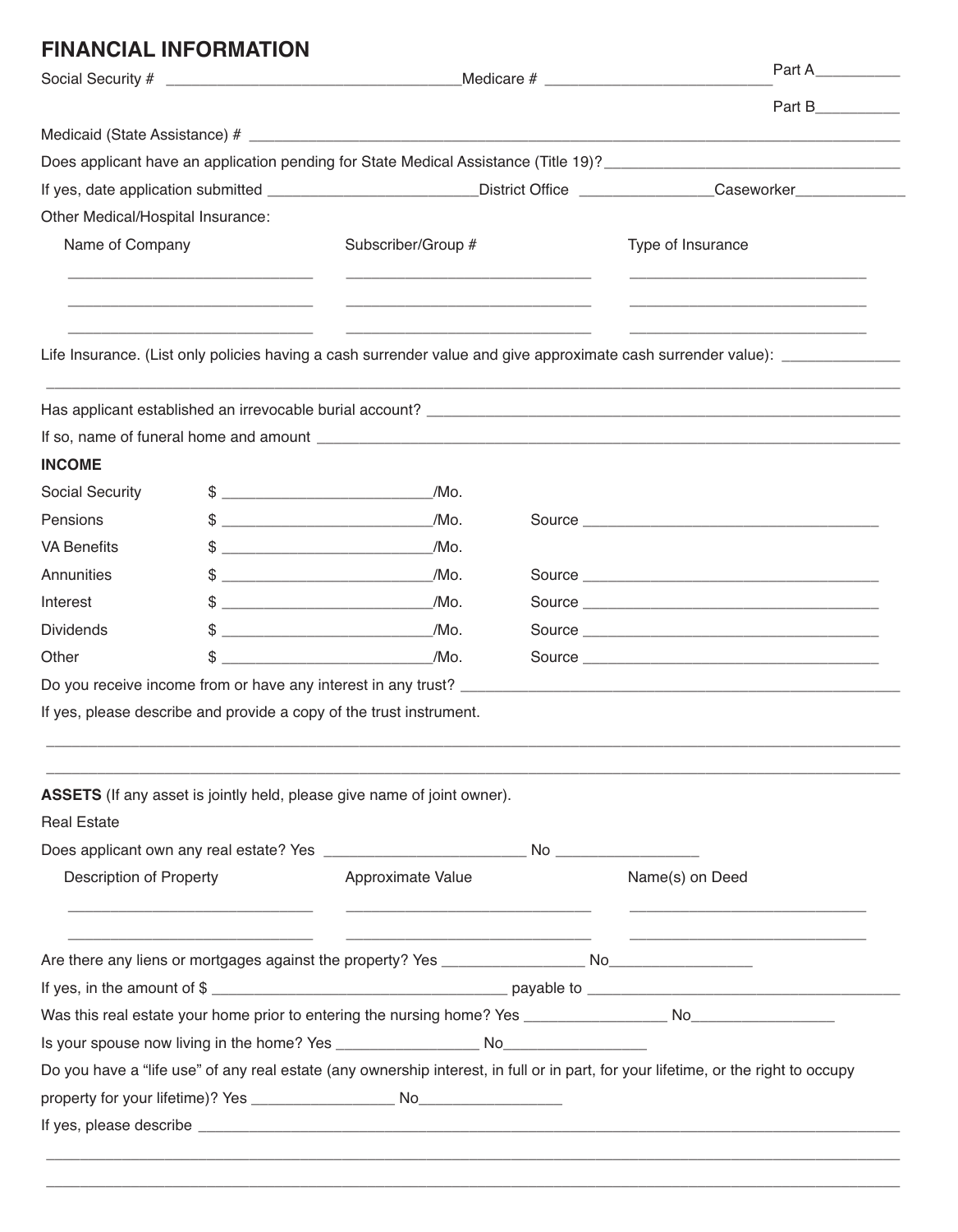#### **Cash Assets**

Please list all assets including but not limited to: Savings Accounts, Checking Accounts, Stocks, Bonds, C.D.'s

| Name of Institution | Account # | <b>Present Balance</b> |
|---------------------|-----------|------------------------|
|                     |           |                        |
|                     |           |                        |
|                     |           |                        |
|                     |           |                        |

#### **Transfer of Assets**

Within sixty (60) months prior to the date of this application, have you given away assets of any kind (cash, securities, real estate, etc.) or transferred assets of any kind (cash, securities, real estate, etc.) for less than fair market value? If so, please describe fully all such gifts or transfers, including the asset transferred, names, addresses and relationship to you of the person to whom the gift or transfer was made, and the value of the gift or transfer.

Gifts or transfers within 60 months: Yes \_\_\_\_\_\_\_\_\_\_\_\_\_\_\_\_\_ No\_\_\_\_\_\_\_\_\_\_\_\_\_\_\_\_\_

Please describe **Exercise** and the set of the set of the set of the set of the set of the set of the set of the set of the set of the set of the set of the set of the set of the set of the set of the set of the set of the

Within sixty (60) months prior to the date of this application, have you created any trusts or placed funds or any other assets in a trust that already existed?

\_\_\_\_\_\_\_\_\_\_\_\_\_\_\_\_\_\_\_\_\_\_\_\_\_\_\_\_\_\_\_\_\_\_\_\_\_\_\_\_\_\_\_\_\_\_\_\_\_\_\_\_\_\_\_\_\_\_\_\_\_\_\_\_\_\_\_\_\_\_\_\_\_\_\_\_\_\_\_\_\_\_\_\_ \_\_\_\_\_\_\_\_\_\_\_\_\_\_\_\_\_\_\_\_\_\_\_\_\_\_\_\_\_\_\_\_\_\_\_\_\_\_\_\_\_\_\_\_\_\_\_\_\_\_\_\_\_\_\_\_\_\_\_\_\_\_\_\_\_\_\_\_\_\_\_\_\_\_\_\_\_\_\_\_\_\_\_\_ \_\_\_\_\_\_\_\_\_\_\_\_\_\_\_\_\_\_\_\_\_\_\_\_\_\_\_\_\_\_\_\_\_\_\_\_\_\_\_\_\_\_\_\_\_\_\_\_\_\_\_\_\_\_\_\_\_\_\_\_\_\_\_\_\_\_\_\_\_\_\_\_\_\_\_\_\_\_\_\_\_\_\_\_

Yes \_\_\_\_\_\_\_\_\_\_\_\_\_\_\_\_\_ No\_\_\_\_\_\_\_\_\_\_\_\_\_\_\_\_\_ If yes, please describe and provide a copy of the trust instrument.

\_\_\_\_\_\_\_\_\_\_\_\_\_\_\_\_\_\_\_\_\_\_\_\_\_\_\_\_\_\_\_\_\_\_\_\_\_\_\_\_\_\_\_\_\_\_\_\_\_\_\_\_\_\_\_\_\_\_\_\_\_\_\_\_\_\_\_\_\_\_\_\_\_\_\_\_\_\_\_\_\_\_\_\_ \_\_\_\_\_\_\_\_\_\_\_\_\_\_\_\_\_\_\_\_\_\_\_\_\_\_\_\_\_\_\_\_\_\_\_\_\_\_\_\_\_\_\_\_\_\_\_\_\_\_\_\_\_\_\_\_\_\_\_\_\_\_\_\_\_\_\_\_\_\_\_\_\_\_\_\_\_\_\_\_\_\_\_\_

I hereby certify that this is a true and complete statement of the applicant's current income and assets and any gifts or transfers for less than fair market value in excess of \$1,000 and any trusts created or transfers of assets to any trust that they have made within the sixty (60) months prior to the date of this application.

> \_\_\_\_\_\_\_\_\_\_\_\_\_\_\_\_\_\_\_\_\_\_\_\_\_\_\_\_\_\_\_\_\_\_\_\_ (Applicant)

> \_\_\_\_\_\_\_\_\_\_\_\_\_\_\_\_\_\_\_\_\_\_\_\_\_\_\_\_\_\_\_\_\_\_\_\_ (Responsible Party)

> \_\_\_\_\_\_\_\_\_\_\_\_\_\_\_\_\_\_\_\_\_\_\_\_\_\_\_\_\_\_\_\_\_\_\_\_ (Date)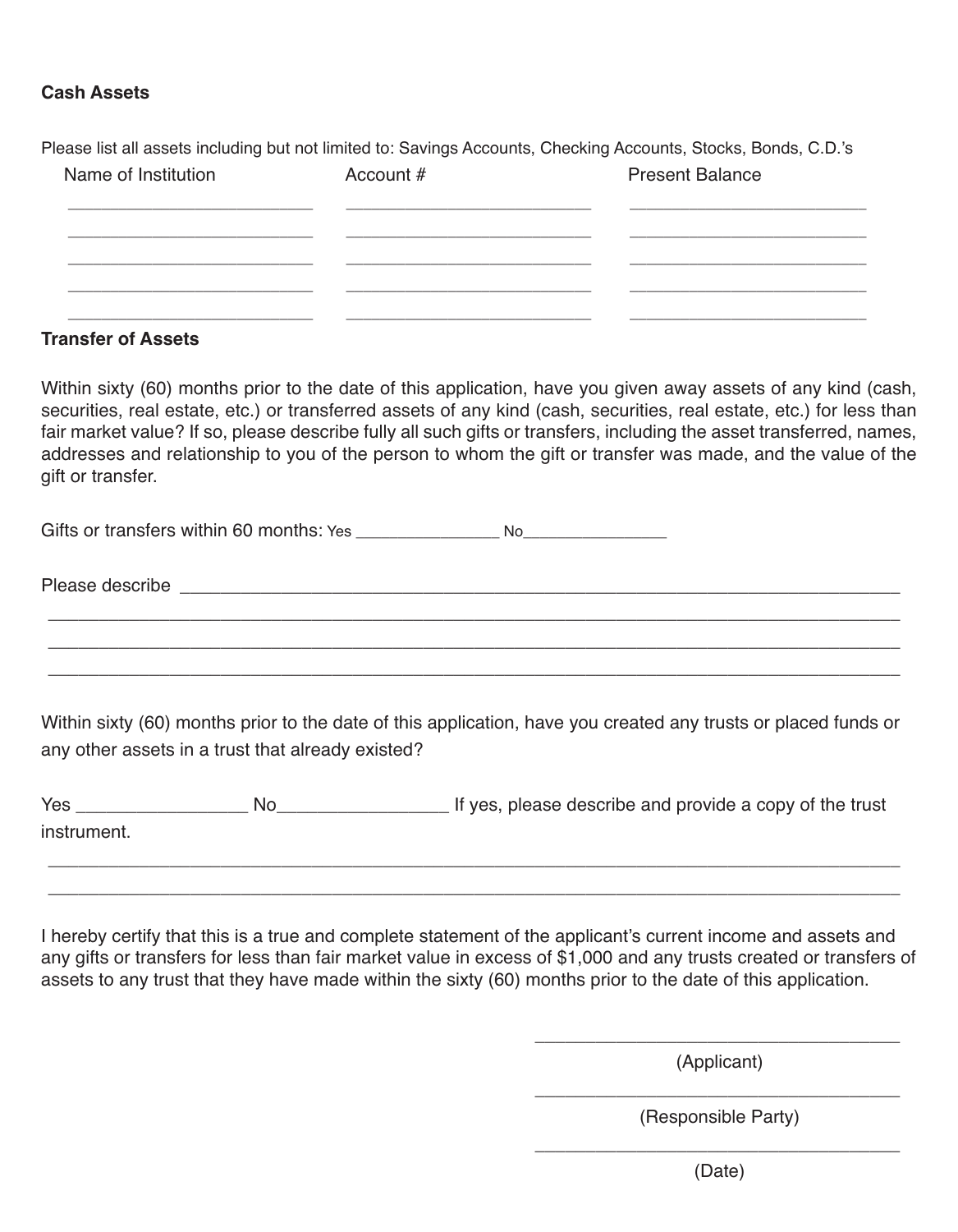## (PLEASE RETURN WITH APPLICATION)



#### **TO: APPLICANTS FOR ADMISSION AND THEIR FAMILIES**

**The Hebrew Center for Health and Rehabilitation** has a provider agreement with the State of Connecticut to provide services to Medicaid recipients pursuant to Title XIX of the Social Security Act, and to provide services to Medicare recipients pursuant to Title XVIII of the Social Security Act.

State and federal law and regulations impose the following limitations on the advance payment and security deposit requirements of nursing homes:

- No nursing home may request an advance payment or deposit from a Medicare beneficiary for any services or supplies covered by Medicare as a condition of admission.
- A nursing home may request an advance payment or deposit of up to one thousand five hundred dollars (\$1,500.00), possibly reduced to one thousand dollars (\$1,000.00) from an applicant who has applied for Medicaid, provided such payment or deposit is held in an account for the applicant's benefit and returned to the applicant when he is determined eligible for Medicaid.
- No nursing home may request an advance payment or security deposit from a Medicaid recipient as a condition of admission, unless application for medicaid is not yet approved.
- Upon admission, **The Hebrew Center for Health and Rehabilitation** requires self-pay residents or their responsible party, to pay the facility an advanced room and board payment equal to thirty (30) days at the current self pay per diem rate.

Public Act 91-8 (9/4/91) provides that nursing facilities with a census of 30% or less of private pay residents shall not be required to admit an indigent person on a waiting list during the subsequent six (6) months, provided that no bed be held open for more than (30) thirty days.

In compliance with State and Federal laws, **The Hebrew Center for Health and Rehabilitation** admits and treats all residents equally, regardless of race, color, sex, national origin, or source of payment.